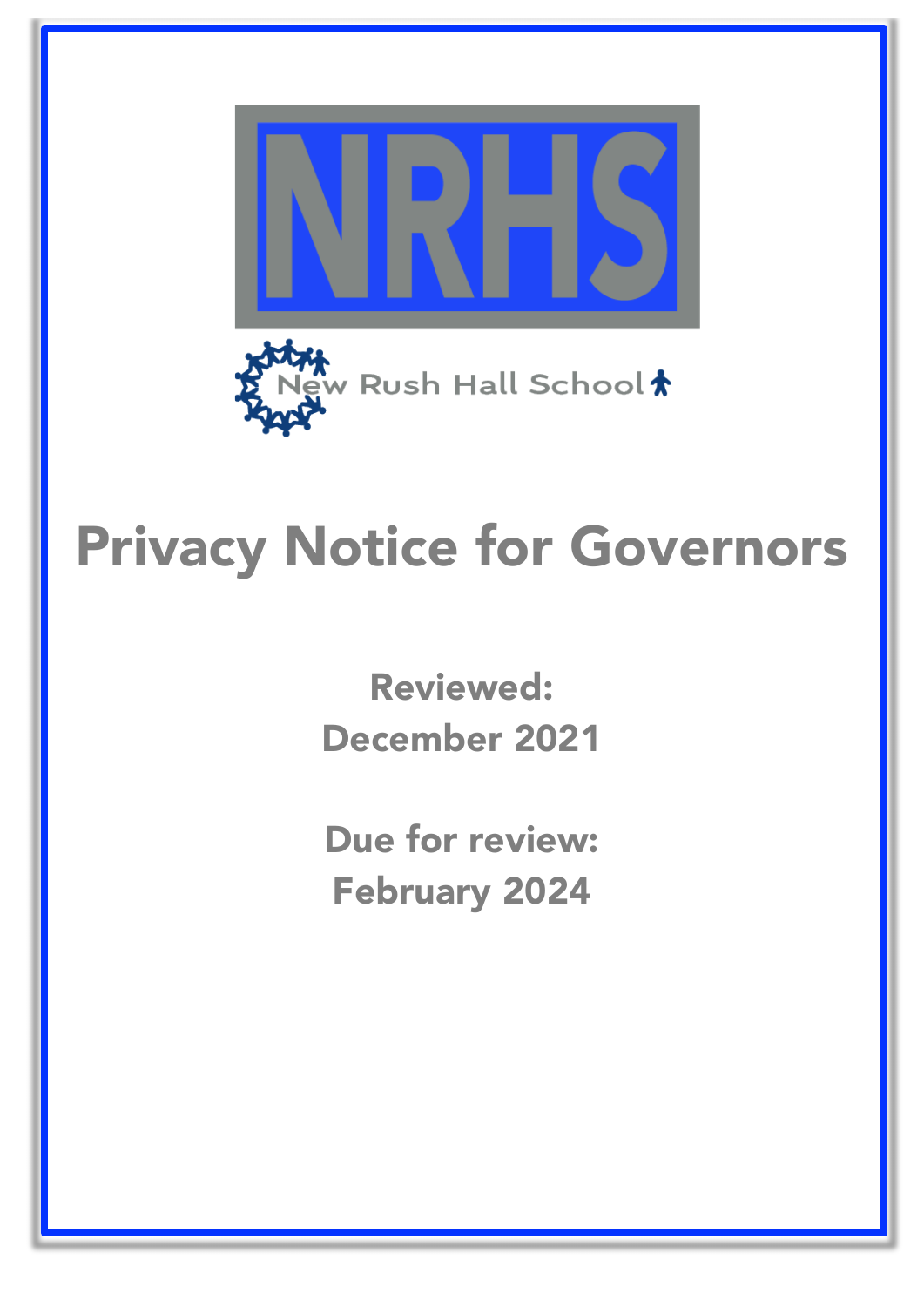## Privacy Notice for Governors

This notice explains how we use information about you and what we do with it. We call this information about you 'personal data' or personal information'.

## Who we are

We are New Rush Hall School (NRHS), Fencepiece Road, Ilford, G6 2LB.

## Collecting and storing information

We process personal data relating to pupils, parents/carers, staff, Governors of our organisation. We will not give information about our governors to anyone without consent unless the law allows us to do so.

## Storing personal data

We will only keep your information for as long as we need it or for as long as the law requires us to. We have a policy which explains how long we keep information, it is called the Records Retention Policy and if you would like to discuss this in greater detail please contact the Federation Business Manager, details at the end of this form.

Any personal data that we are required to keep about governors is securely stored, with limited access for staff. No decisions will be made about you based on this data and you will not suffer any detriment or harm by having it stored in/on our secure systems.

We use the governor data:

- For contact purposes
- To fulfil safeguarding requirements

The categories of governor information that we collect, hold and share include:

- Personal information (such as name, home address and school email address).
- Personal ID/proof of address
- Personal photograph (for staff identity purposes
- DBS information

#### The lawful basis on which we use this information

All data we process is in accordance with the rules as laid down in statute, including the Data Protection Act 2018, the Education Act 1996, the Education and Skills Act 2008 and the Apprenticeship, Skills, Children and Learning Act 2009 and Children Act 2014.

We use personal data about pupils, parents/carers and governors to ensure that we fulfil our legal obligation to offer educational opportunities to our pupils, and are able to look after the needs and requirements of everyone in our learning community. We use personal data about our staff to ensure that we can support them in offering teaching and learning and in their personal development.

Where we rely on consent to process personal data about individuals in our school, we ensure that we obtain that consent freely and in a positive manner. Anyone whose personal data is processed on the basis of consent can withdraw that consent easily and quickly. See "Requesting access to personal data & individual rights" listed later in this notice".

Please note that the main reasons for our processing of personal information is due to

- 1. We need to, to comply with the law.
- 2. We need to, to carry out a task in the public interest.
- 3. We need to, protect someone's interests.
- 4. To communicate with you/parents/carers.

#### Who will see your personal data

We will only share your information with people who have a legal or operational reason to see it. For pupils, this could include anyone directly involved in planning, providing or supporting educational opportunities. For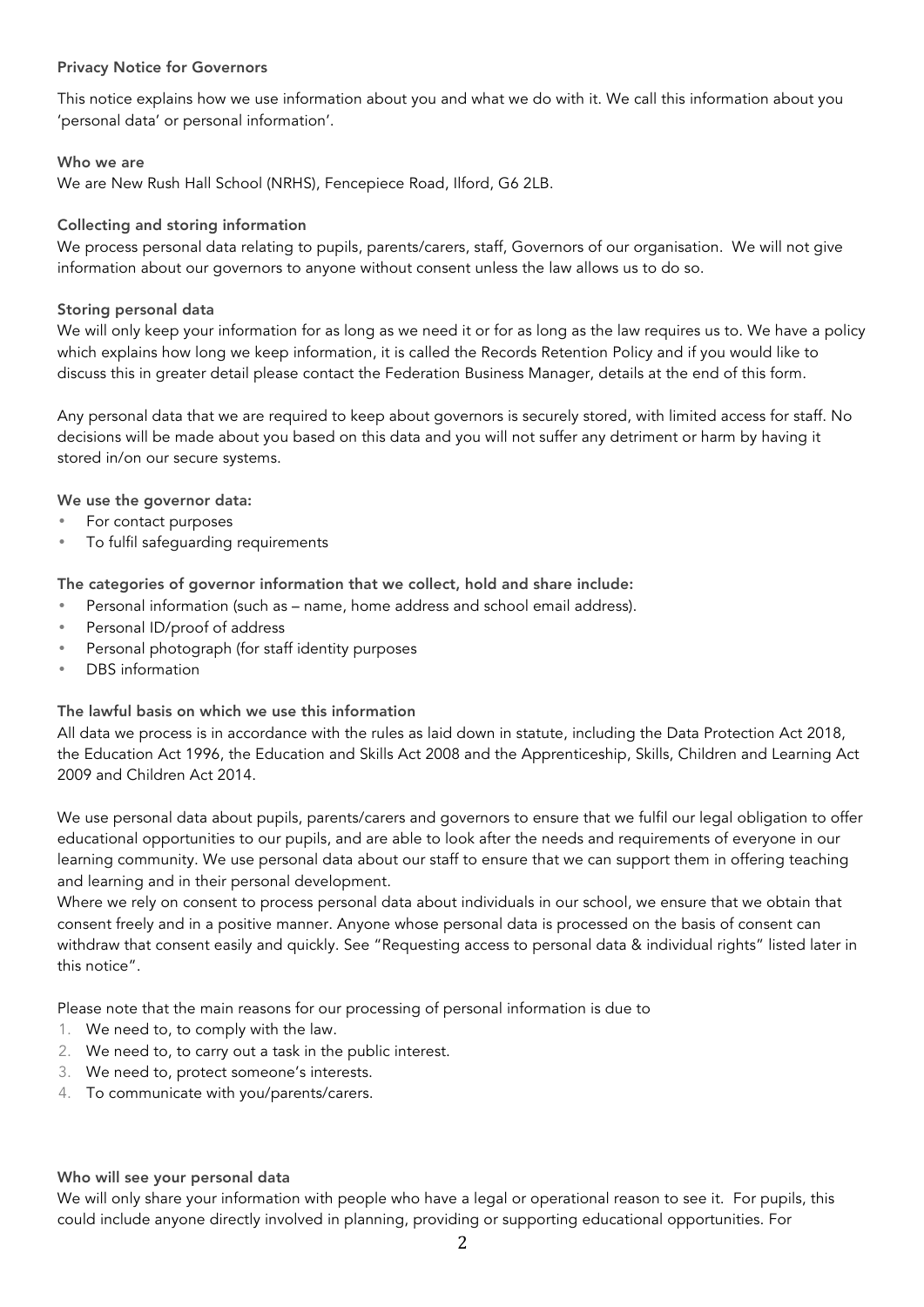parents/carers, this could include anyone who needs to be involved in conversations about your child's progress at our school.

All staff personnel files are held securely by the Federation Business Manager, and are only available to the Senior Leadership Team.

Personal data about Governors is held by the Clerk to the Governors. It is only available to the Clerk and those involved in the administration to Governors, and is kept in order to ensure that NRHS school, complies with our legal obligations regarding Governance.

#### Photographs and biometric data

Our school operates a system of permission for use of photographs inside and outside of the school building, on publicity materials and on the school website.

At present, we do not use biometric data at NRHS.

## Data collection requirements

To find out more about the data collection requirements placed on us by the Department for Education (for example; via the school census) please see the following web link: - https://www.gov.uk/education/data-collection-andcensuses-for-schools.

## CCTV

Our school uses CCTV cameras for the purposes of monitoring our premises. There are visible signs showing that CCTV is in operation and images from this system are securely stored where only a limited number of authorised persons may have access to them. We may be required to disclose CCTV images to authorised third parties such as the police to assist with crime prevention or at the behest of a court order.

## Requesting access to personal data & individual rights

The Data Protection Act 2018 allow parents and pupils the right to access the information that we hold about them. Additionally, the Education Act 1996 allows parent's the right to access most of their child's educational records. To make a request for information; please use the contact details that can be found at the end of this notice. You also have the right to:

- Object to processing of personal data that is likely to cause, or is causing, damage or distress.
- Prevent processing for the purpose of direct marketing.
- Object to decisions being taken by automated means.
- In certain circumstances, have inaccurate personal data rectified, blocked, erased or destroyed.
- Claim compensation for damages caused by a breach of the Data Protection regulations.

If you have a concern about the way we are collecting or using your personal data, we request that you raise your concern with us in the first instance.

#### Contact

If you would like to discuss anything in this privacy notice or make a request for information, please contact:

#### Ros Dennison, Federation Business Manager at NRHS

Please note our Statutory Data Protection Officer details are below:

Pervinder Sandhu London Borough of Redbridge Lynton House, 255-259 High Road, Ilford, IG1 1NY dataprotection.schools@redbridge.gov.uk